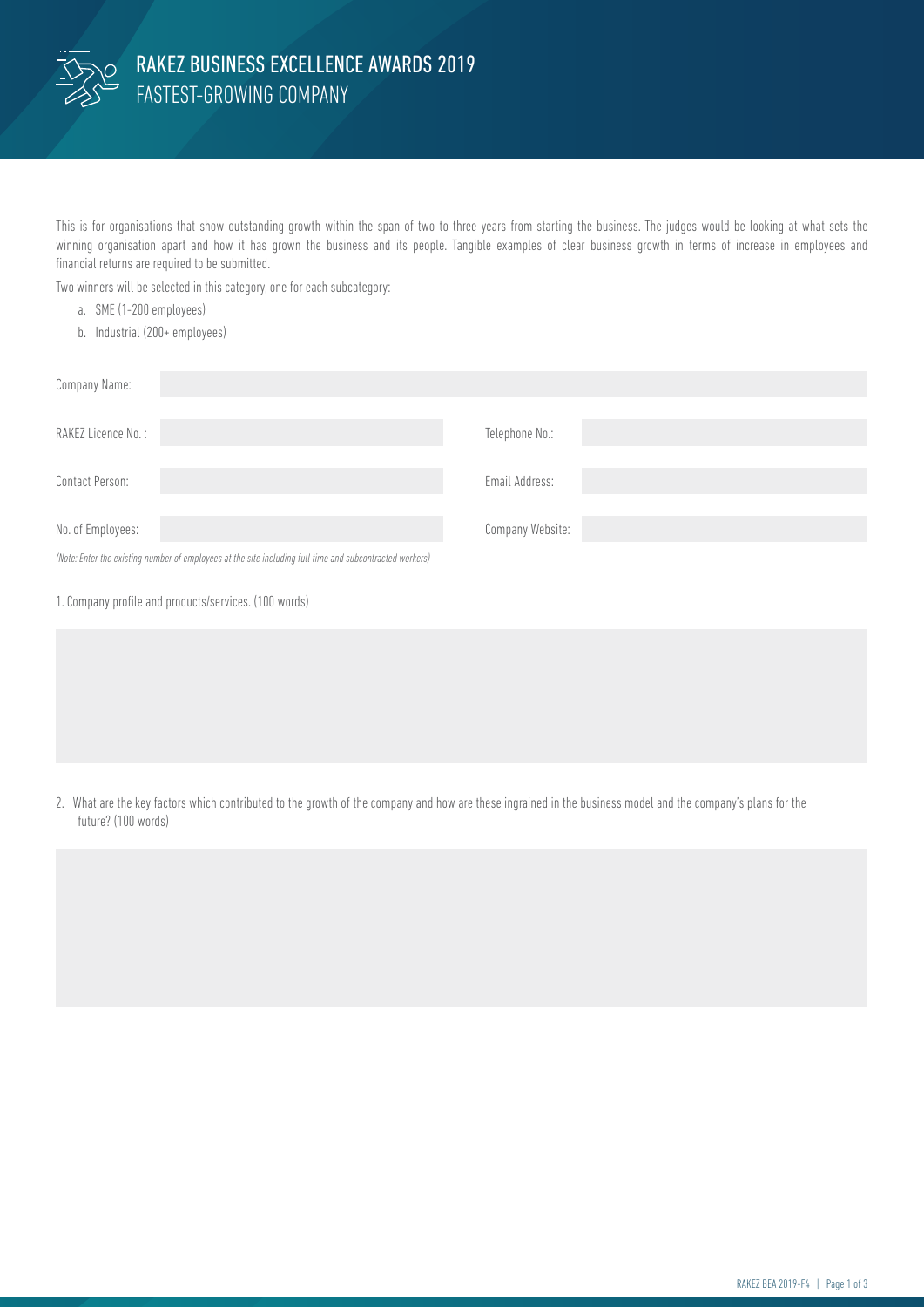

3. Describe how innovation in products, services or processes helped in your company's growth. (100 words)

4. Please specify how your company's growth/expansion has been supported by strong leadership and management? (100 words)

5. What are the company's achievements in relation to its people's growth percentage, fiscal revenue growth, sales, profits and market share for the last 2-3 years? Please provide the evidence to your answer. (400 words)